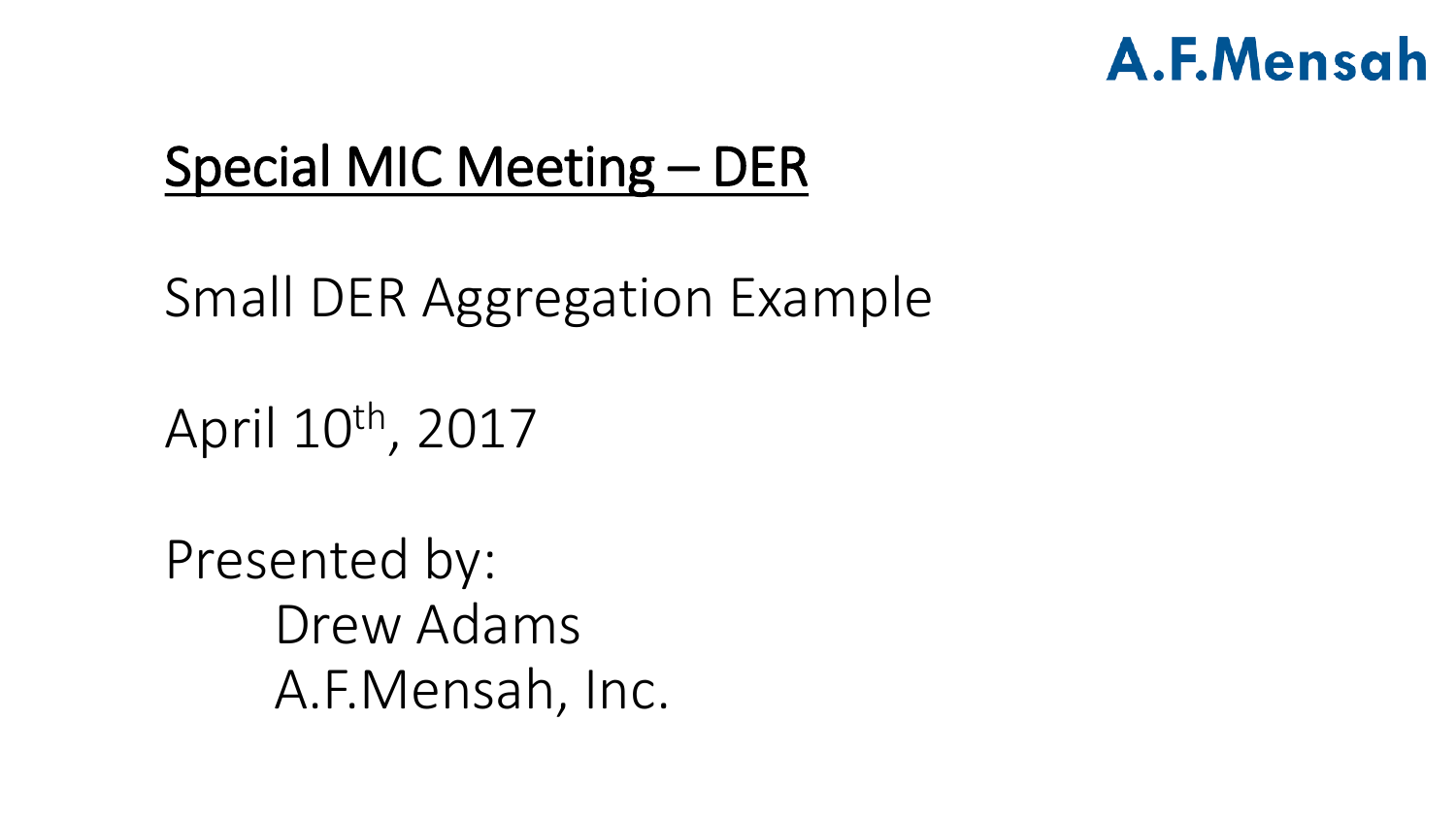# **Outline**

- Example Overview
- System Design
- Operations Backup Power Mode
- Meter Description
- EDC Ownership Demarcation Line
- Interconnection Process Overview
- PJM Aggregation Considerations
- Future Considerations & Lessons Learned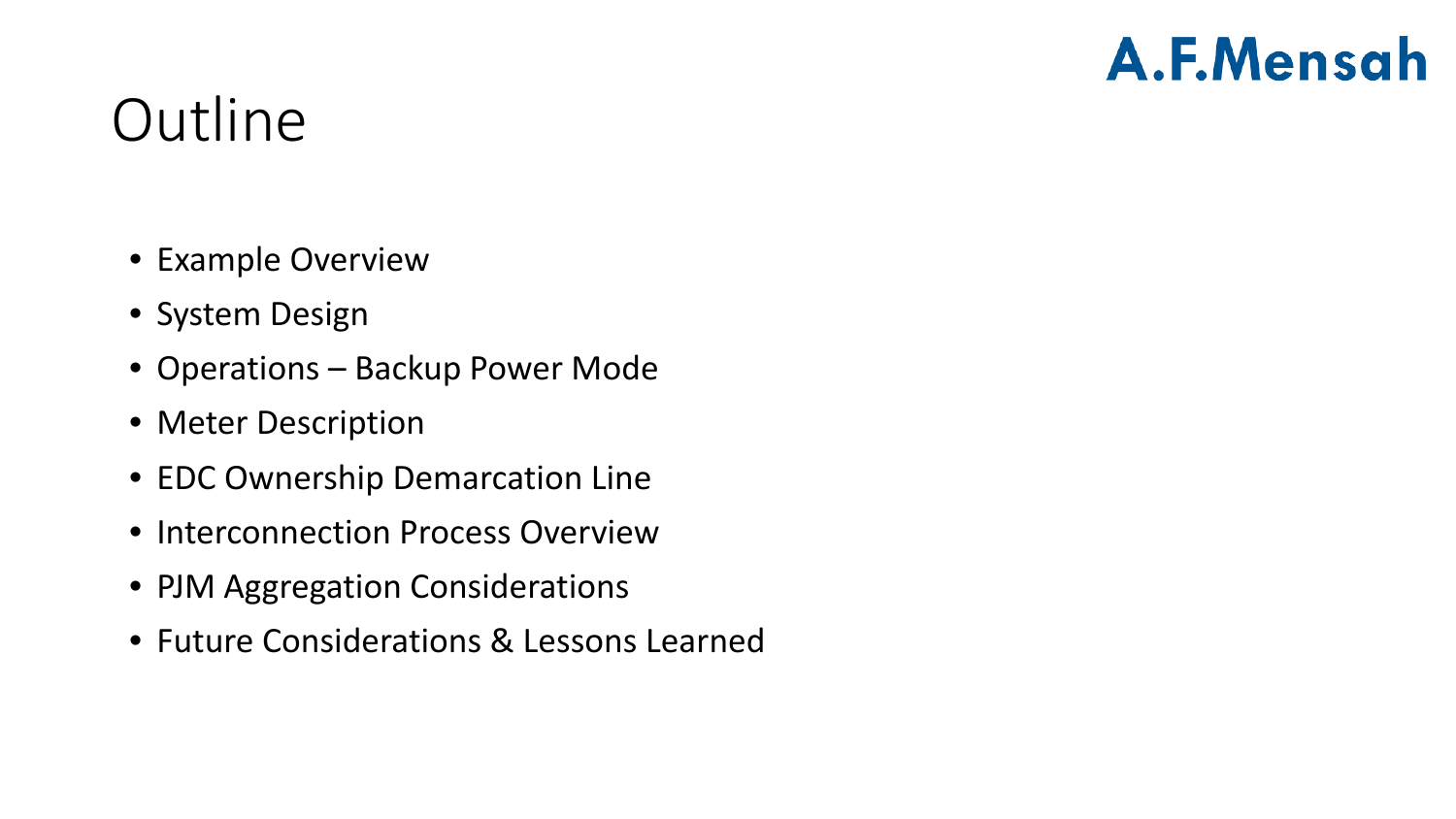| <b>Example Overview</b>                |                                                                                                             |
|----------------------------------------|-------------------------------------------------------------------------------------------------------------|
| <b>Site Overview</b>                   | <b>Front of Meter Generator</b><br><b>Retail Load</b><br>$\bullet$<br>Retail Solar PV - Net Energy Metering |
| <b>FERC Jurisdiction Determination</b> | Non-FERC Jurisdictional                                                                                     |
| <b>ISA or WMPA?</b>                    | <b>WMPA</b>                                                                                                 |
| PJM Classification – Resource Type     | Generation Resource - Energy Only                                                                           |
| <b>PJM Interconnection Application</b> | <b>Attachment BB</b><br>$\bullet$                                                                           |
| <b>PJM Applications</b>                | <b>Frequency Regulation Market</b><br><b>Energy Market</b>                                                  |
| <b>Other Applications</b>              | Backup Power (solar-storage)                                                                                |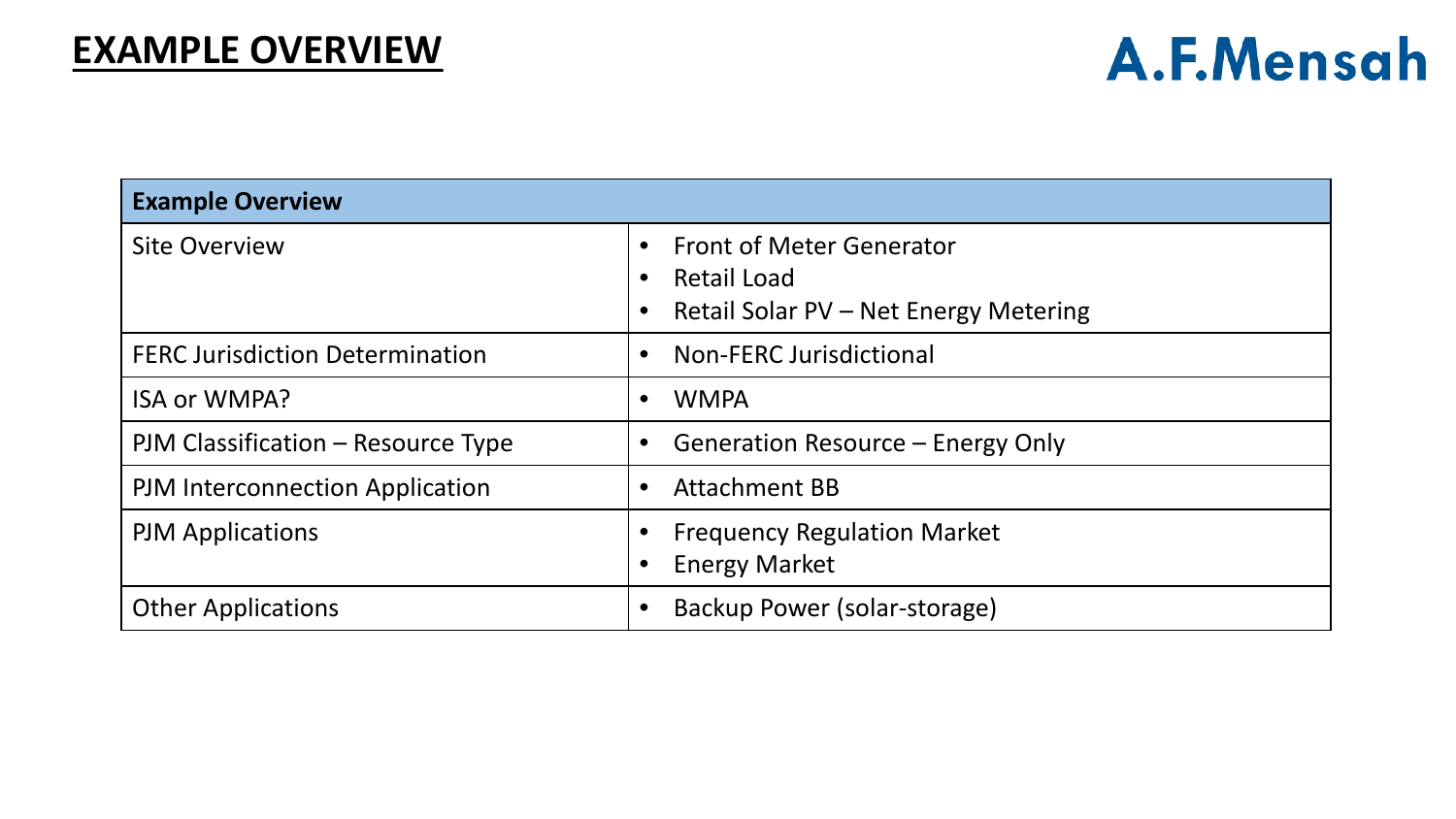#### **SYSTEM DESIGN - FRONT OF METER GENERATOR**

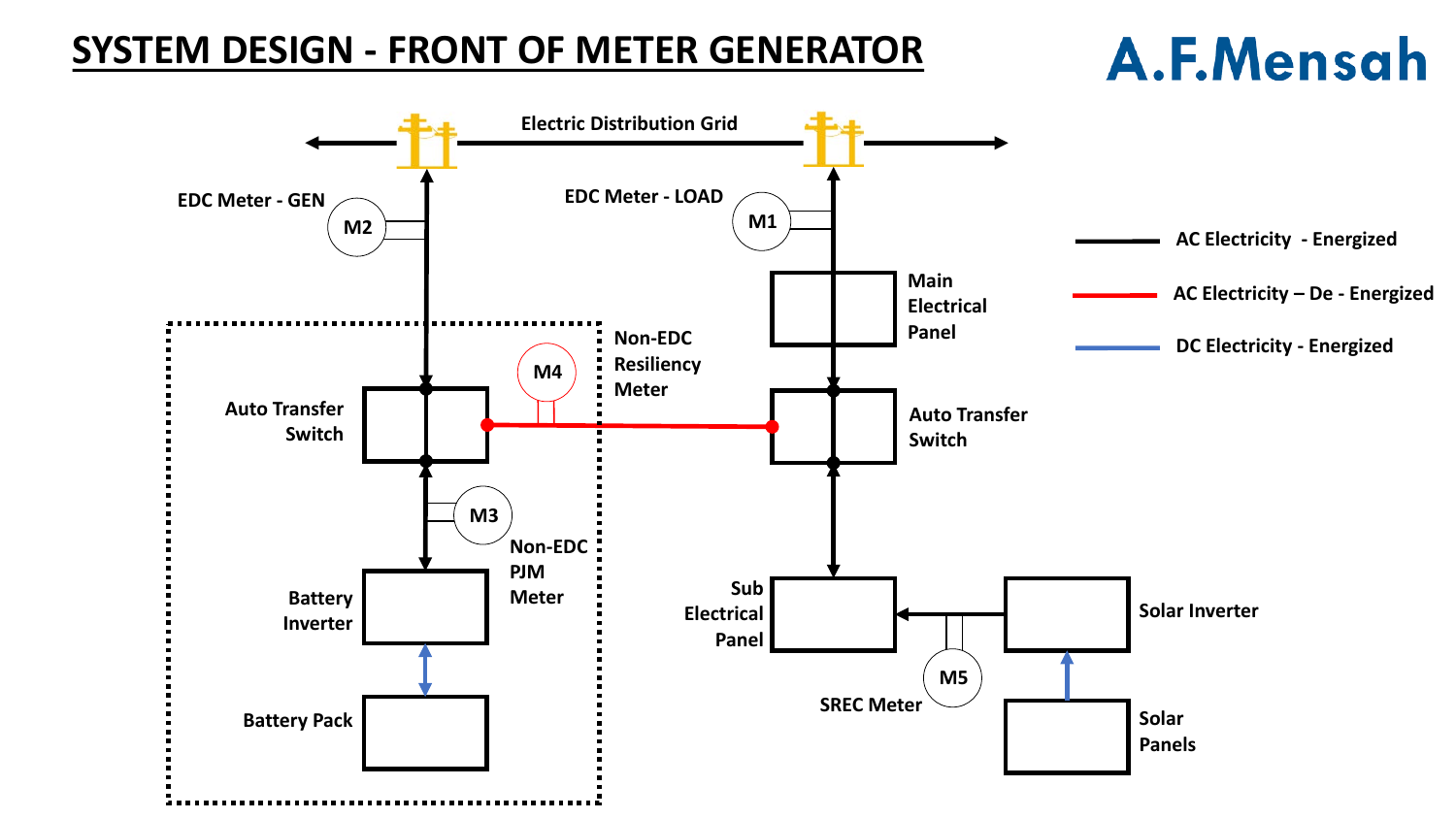#### **SYSTEM DESIGN – BACKUP POWER MODE**

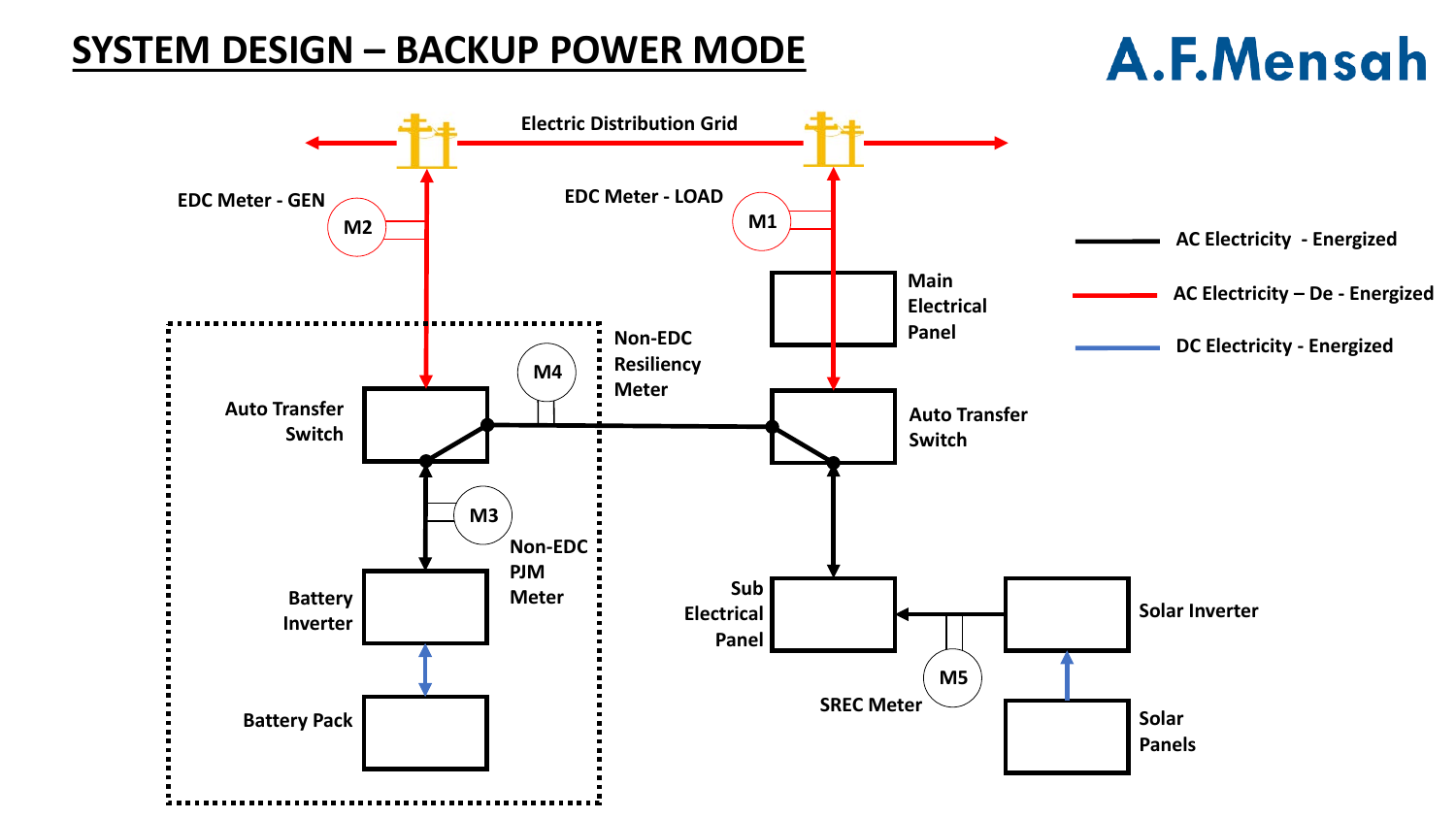#### **METER DESCRIPTION**

## A.F.Mensah

|                | <b>Description</b>                         | <b>PJM Purpose</b>                      | <b>EDC Purpose</b>                     | Owner               | <b>Cost</b>         | <b>New or</b><br><b>Existing</b> | <b>PJM</b><br><b>Compliant</b> | <b>Comms</b><br><b>Required</b> |
|----------------|--------------------------------------------|-----------------------------------------|----------------------------------------|---------------------|---------------------|----------------------------------|--------------------------------|---------------------------------|
| M1             | <b>EDC Retail Meter</b><br>Load            | N/A                                     | <b>Retail Settlement</b><br>LOAD (NEM) | <b>EDC</b>          | <b>EDC</b>          | <b>Existing</b>                  | N                              | N                               |
| M <sub>2</sub> | <b>EDC Retail Meter</b><br><b>GEN Only</b> | <b>Hourly Energy</b><br>Confirmation    | <b>Retail Settlement</b><br><b>GEN</b> | <b>EDC</b>          | <b>GEN</b><br>Owner | <b>New</b>                       | $Y^1$                          | Y                               |
| M <sub>3</sub> | <b>Non-EDC Meter</b><br><b>GEN Only</b>    | Real Time Data;<br><b>Hourly Energy</b> | N/A                                    | <b>GEN</b><br>Owner | <b>GEN</b><br>Owner | <b>New</b>                       | $Y^1$                          | $Y^2$                           |
| M4             | Non-EDC Meter<br><b>Resiliency Only</b>    | N/A                                     | <b>Retail Resiliency</b>               | <b>GEN</b><br>Owner | <b>GEN</b><br>Owner | <b>New</b>                       | N/A                            | <b>TBD</b>                      |
| M <sub>5</sub> | <b>Sub Meter</b><br>Solar (SREC)           | N/A                                     | N/A                                    | <b>GEN</b><br>Owner | Solar<br>Owner      | Either                           | N/A                            | Y/N                             |

<sup>1</sup> Compliant with proper internet connection and if meets PJM accuracy requirements <sup>2</sup> Real time secure data link to PJM SCADA Network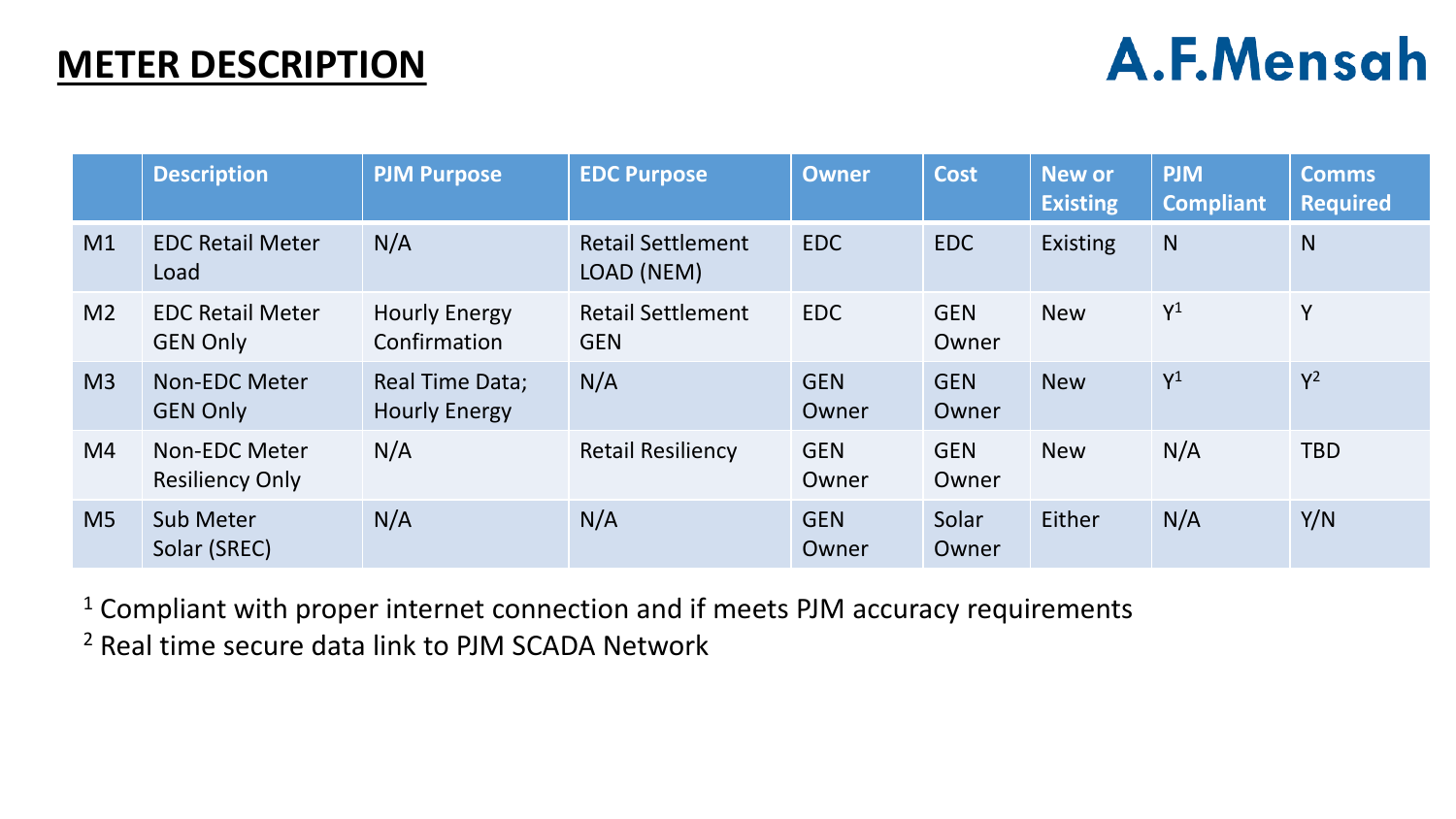#### **EDC OWNERSHIP DEMARCATION LINE**

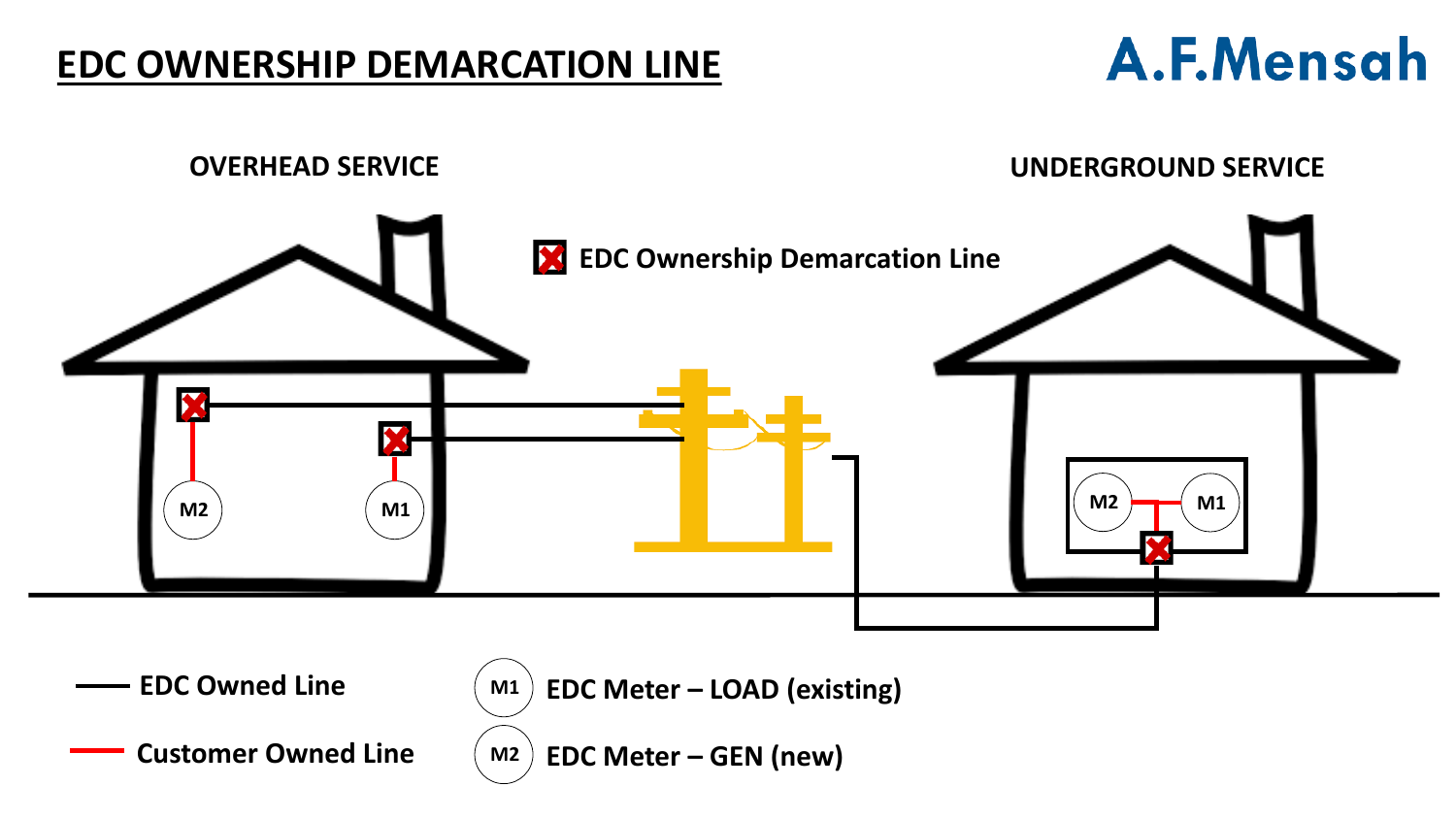#### **INTERCONNECTION PROCESS (State Jurisdictional)**

| PJM - Interconnection Application                         |                                                                                                         |
|-----------------------------------------------------------|---------------------------------------------------------------------------------------------------------|
| <b>Attachment BB Application</b>                          | Eligible Size: Up to 10 kW<br>Application Fee: \$500 / Site<br>Equivalent to \$50 / kW or \$50,000 / MW |
| <b>FERC Jurisdiction Determination</b>                    | <b>Non-FERC Jurisdictional</b>                                                                          |
| <b>Wholesale Market Participation Agreement</b><br>(WMPA) | Individual WMPA per Site                                                                                |

| <b>EDC - Dedicated Service Line Request</b>     |                                         |
|-------------------------------------------------|-----------------------------------------|
| Dedicated Service Line Application              |                                         |
| <b>Engineering Site Survey</b>                  | ~ PJM Combined Feasibility/Impact Study |
| Metering & Installation Site Survey             | ~ PJM Facilities Study                  |
| <b>EDC Work Order Creation &amp; Scheduling</b> | ~ PJM Construction Services Agreement   |
| <b>Cost Considerations</b>                      | EDC Cost + Contractor Cost to Install   |

| <b>EDC - State Level Interconnection</b> |                                                  |
|------------------------------------------|--------------------------------------------------|
| Level 1 or 3 Interconnection Application | Administrative Exercise w/ Study Completed Above |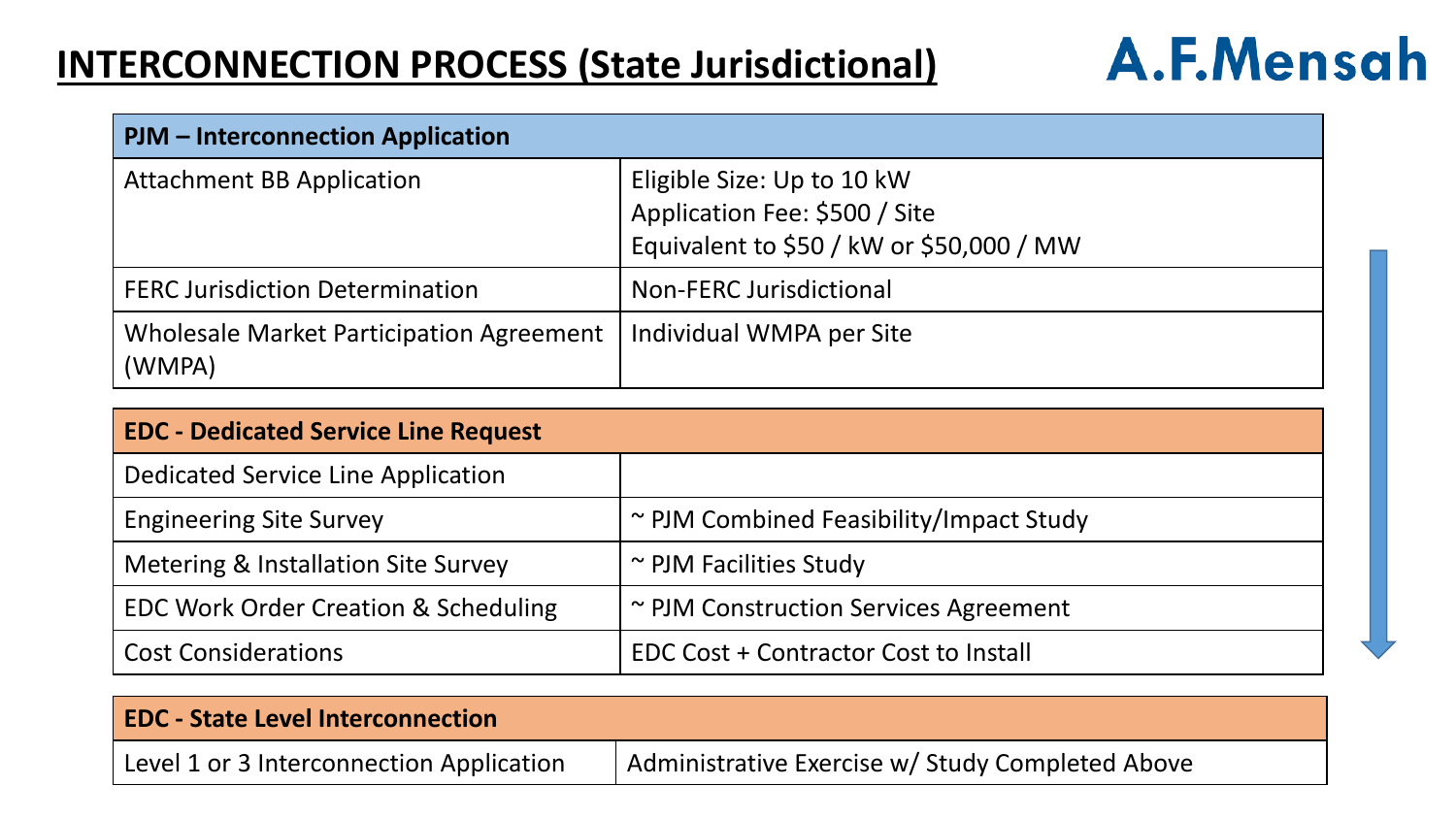#### **PJM AGGREGATION CONSIDERATIONS**

| <b>Project Overview</b>            |                                   |  |
|------------------------------------|-----------------------------------|--|
| # of Generators                    | 20 - Battery Storage Systems      |  |
| <b>Generator Size per Site</b>     | 5 kW                              |  |
| <b>Aggregated Size</b>             | 100 kW (0.1 MW) (20 x 5 kW)       |  |
| <b>PJM Classification</b>          | Generation Resource – Energy Only |  |
| <b>Interconnection Aggregation</b> |                                   |  |
| <b>Attachment BB Application</b>   | $20$ – separate applications      |  |
| <b>WMPA</b>                        | 20– separate agreements           |  |
| <b>PJM Model Points</b>            | $1$ – single point as aggregate   |  |

| <b>Market Registration &amp; Telemetry Aggregation</b> |                                                      |  |
|--------------------------------------------------------|------------------------------------------------------|--|
| <b>PJM Telemetry Requirements</b>                      | $1 -$ Fleet (0.1 MW)<br>1 – Market Resource (0.1 MW) |  |
| <b>Frequency Regulation Market</b>                     | 1 – Market Resource                                  |  |
| <b>Energy Market</b>                                   | 1 – Market Resource (single pricing node)            |  |
| <b>Capacity Market</b>                                 | N/A                                                  |  |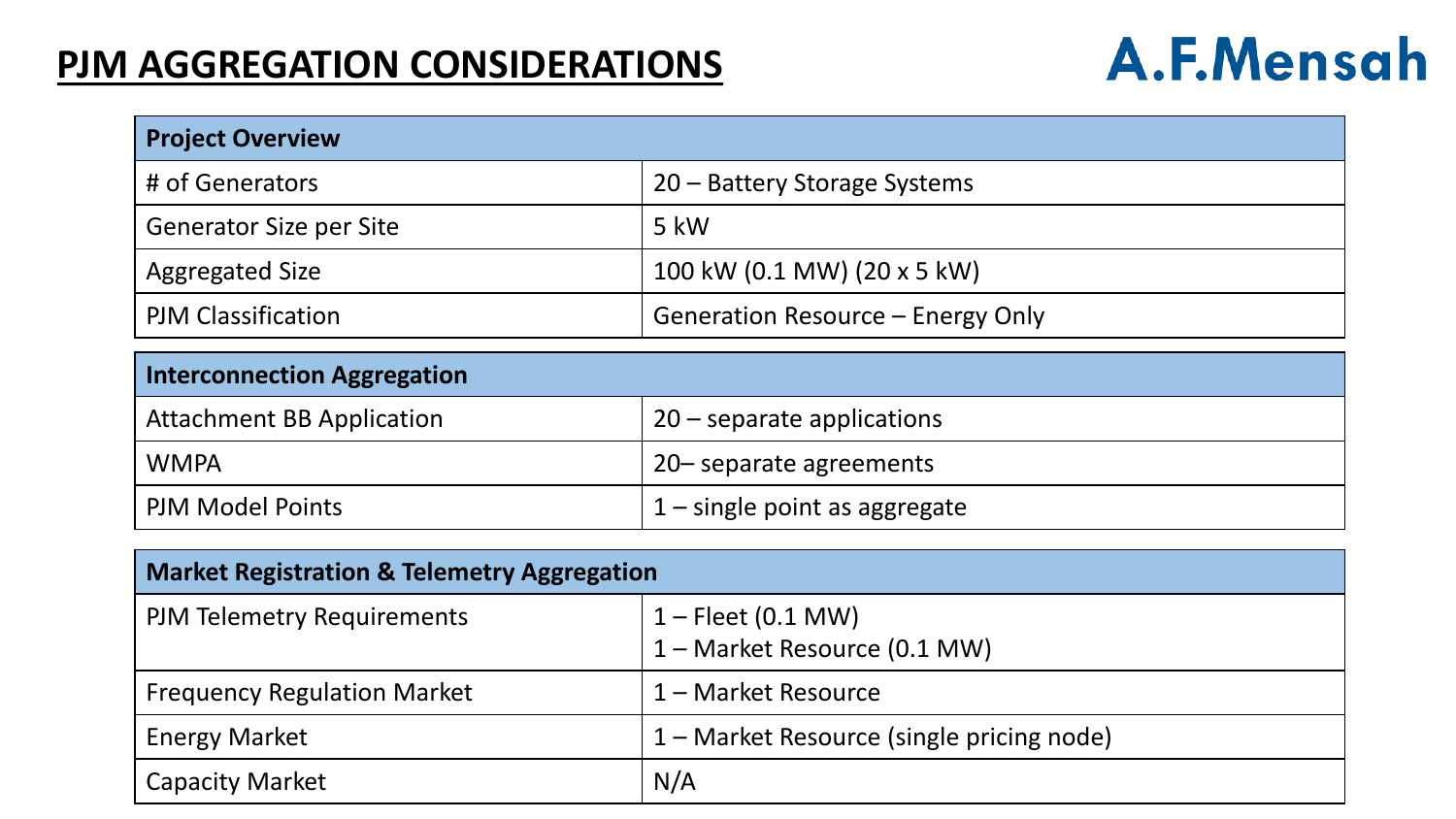#### **FUTURE CONSIDERATIONS**

- Interconnection Process
	- Project Design & Market Rules to Accommodate Behind the Meter Resources
	- Aggregated PJM Interconnection Application for Small DERs
	- Mixed FERC and Non-FERC Projects As Aggregations
- Metering Requirement
	- Coordination Between PJM and EDC to Avoid Duplicate Metering
	- Data Sharing Between PJM, EDC, and GEN Owner
- Aggregation
	- Consistent Aggregation Rules Across All Markets
	- Mix of GEN, DR, DER?
	- Adding / Removing Resources to Existing Aggregation